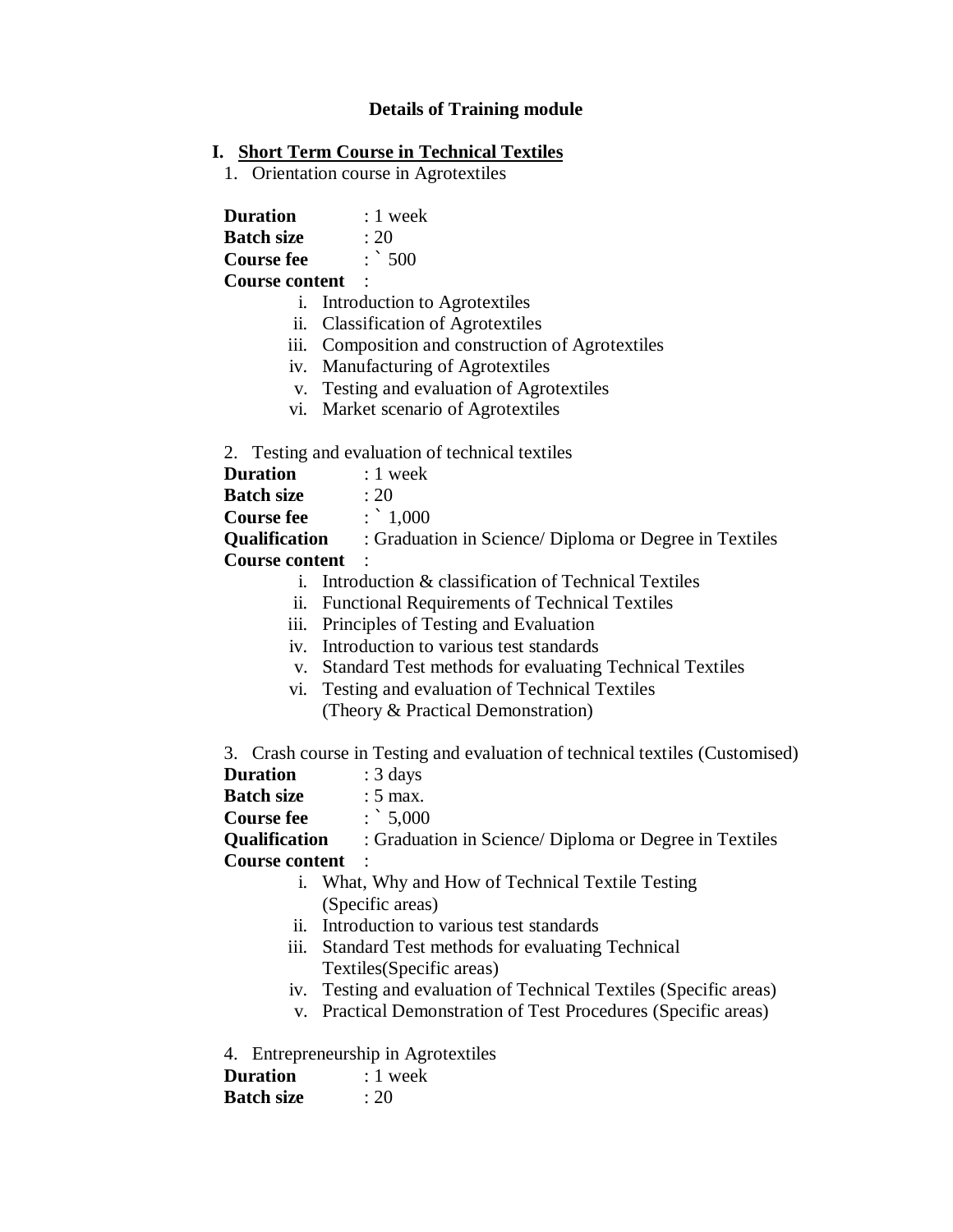# **Course fee** :  $\cdot$  5,000

### **Course content** :

- i. Introduction to Agrotextiles
- ii. Classification of Agrotextiles
- iii. Composition and construction of Agrotextiles
- iv. Manufacturing of Agrotextiles
- v. Testing and evaluation of Agrotextiles
- vi. Market research in Agrotextiles
- vii. Product development strategy
- viii. Product Pricing
	- ix. Government Schemes and Fiscal Policies
	- x. Business Promotion for Agrotextiles

### **II. Certificate course in Technical Textiles**

|                      | <b>Certificate course in Technical Textiles</b> | $\therefore$ 6 months                                  |
|----------------------|-------------------------------------------------|--------------------------------------------------------|
| Batch                |                                                 | : 25                                                   |
| <b>Course Fees</b>   |                                                 | $\therefore$ 25,000                                    |
| <b>Qualification</b> |                                                 | : Graduation in Science/ Diploma or Degree in Textiles |

### • **Topics covered**

- Introduction to Technical Textiles
- Raw Material fibre / yarn etc.
- Manufacturing of fibre / yarn
- Polymer spinning
- Conventional & special spinning processes
- Weaving
- Non wovens
- Knitting / braiding, with special focus on nets
- Special finishes for Technical Textiles
- Various segments of technical textiles, specialisation in Agrotextile/ composites/ coated textiles
- Testing & Evaluation
- International Bodies for testing and Certification
- Practicals in Testing and Evaluation
- Entrepreneurship in Technical Textiles
- Elements of marketing
- Marketing Strategies
- Manufacturers in India
- Exim Policies
- Exposure visits
- Assignments

| III. Certificate course in Agrotextiles | $\therefore$ 3 months |
|-----------------------------------------|-----------------------|
| <b>Batch</b>                            | : 25                  |
| <b>Course Fees</b>                      | $\therefore$ 25,000   |